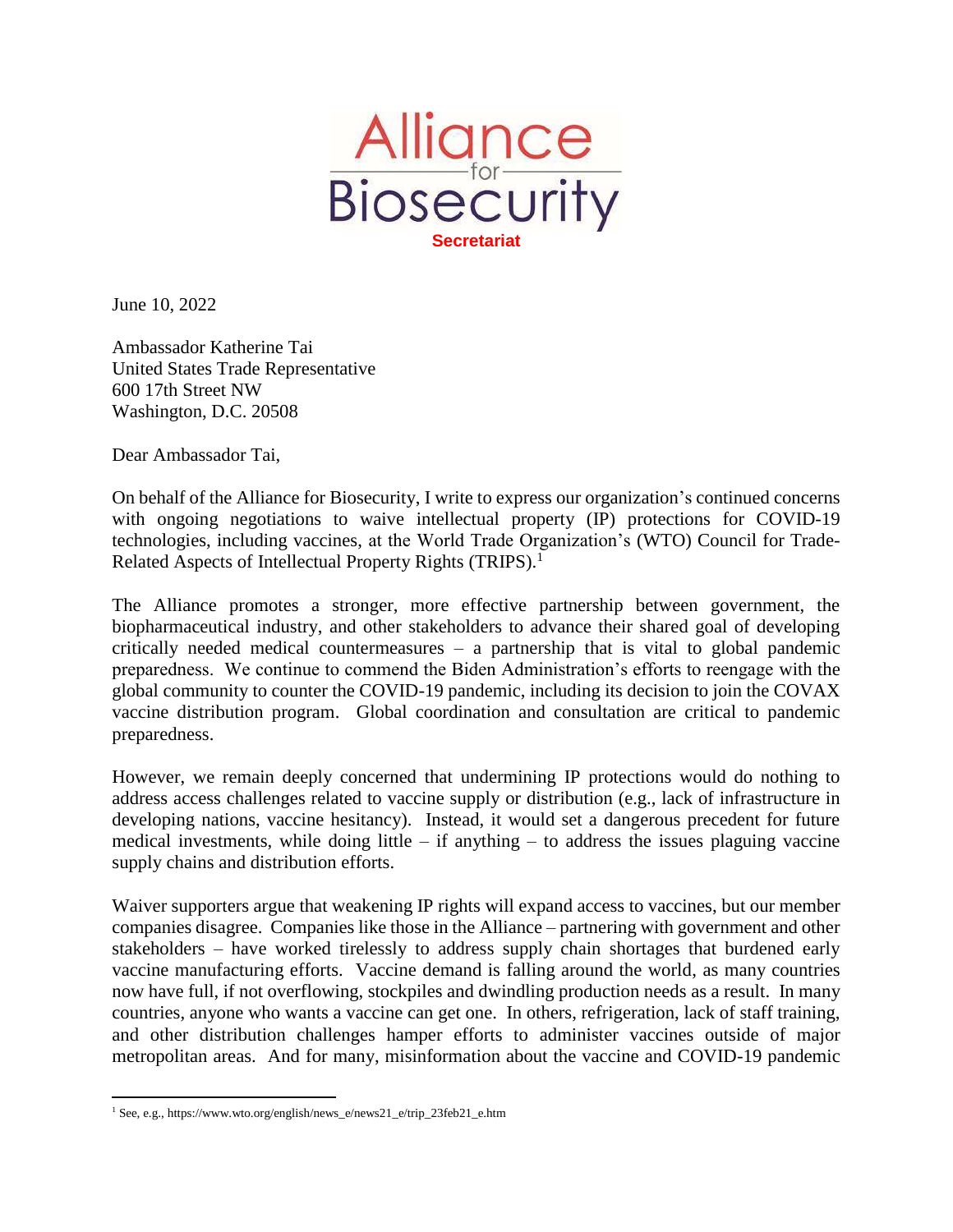have hampered efforts to increase vaccination rates. To be clear: the proposed waiver would do nothing to address these challenges.

Waiving IP protections on mRNA technology will do nothing to increase vaccination rates at this time. Instead, it could do significant harm to IP holders, including biotech companies like our members. Any country – including those deemed by the United States to be adversarial to our national security and economy interests – would have *carte blanche* to use all of these technologies for any (including non-COVID) purpose without legal repercussion. As we noted in our May 2021 letter, the Defense Advanced Research Projects Agency (DARPA) has invested millions of dollars in early-stage vaccine research, which helped lay the foundation for the Moderna and Pfizer/BioNTech mRNA shots.<sup>23</sup> Granting the petition would mean that U.S. taxpayers inadvertently advanced our adversaries' scientific knowledge and biological R&D capabilities. And since there would be no way to govern or monitor what nations like Russia do with the information they glean through this waiver, U.S. technology could easily wind up in the hands of Iran or North Korea. And again, this waiver suggests that the reward for companies partnering with the Biomedical Advanced Research and Development Authority (BARDA) to develop, manufacture, and scale a COVID-19 vaccine, and who brought these products across the finish line, is for the government to undermine their IP rights without any direct benefit to the general population. The Administration should be working to build on the successes of governmentbusiness partnerships rather than implementing a damaging waiver that will discourage such beneficial collaborations.

Instead of undertaking complex negotiations that are unlikely to have any real effect on global vaccination rates, we urge you and your partners focus on deploying the technologies critical to vaccine storage and administration, as well as educational campaigns to address vaccine misinformation and hesitancy. Protecting American intellectual property remains a crucial tool in the fight against future pandemics.

Sincerely,

 $\overline{a}$ 

Saile Kingstin

The Honorable Jack Kingston Secretariat Alliance for Biosecurity

cc: The Honorable Richard Neal The Honorable Kevin Brady The Honorable Ron Wyden The Honorable Mike Crapo

<sup>2</sup> https://www.washingtonpost.com/national-security/how-a-secretive-pentagon-agency-seeded-the-ground-for-a-rapid-coronaviruscure/2020/07/30/ad1853c4-c778-11ea-a9d3-74640f25b953\_story.html

<sup>3</sup> https://www.washingtonpost.com/national-security/how-a-secretive-pentagon-agency-seeded-the-ground-for-a-rapid-coronaviruscure/2020/07/30/ad1853c4-c778-11ea-a9d3-74640f25b953\_story.html